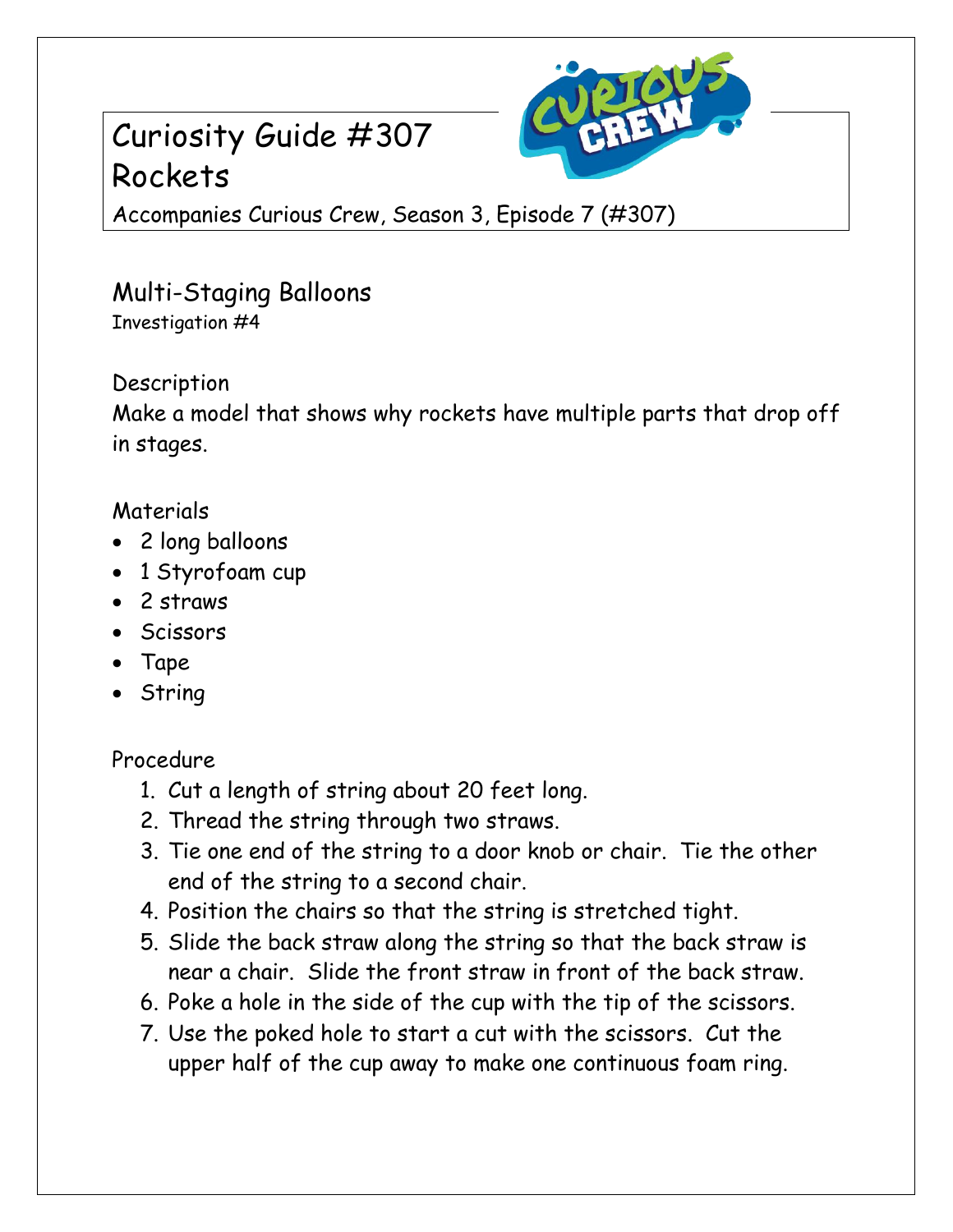- 8. Cut four pieces of tape about 2 inches long. Drape 2 pieces of tape over each straw, about 4 inches apart. Let the sticky ends of the tape hang below the straws.
- 9. Slip a balloon through the foam ring. Blow the balloon up a little over halfway. Pinch the neck to keep the air inside.
- 10. Hold the first balloon neck close to you on one side of the ring. Slip the end of the end of the second balloon through the ring. Blow this balloon up as well.
- 11.As the second balloon inflates, it will press against the first balloon so that the second balloon will no longer need to be held.
- 12. Carefully place the two inflated balloons under the straws and secure the tape.
- 13. When ready, let go of the first balloon.
- 14. What happens?

#### My Results

#### Explanation

Once the first balloon deflates, it is left behind along with the foam ring. The second balloon then takes off, traveling further. This idea is called multi-staging. Because a rocket requires so much fuel to get into space, it is more efficient to simply drop off parts of the rocket in stages. Multi-staging reduces the overall mass of the rocket and allows the rocket to propel that much higher.